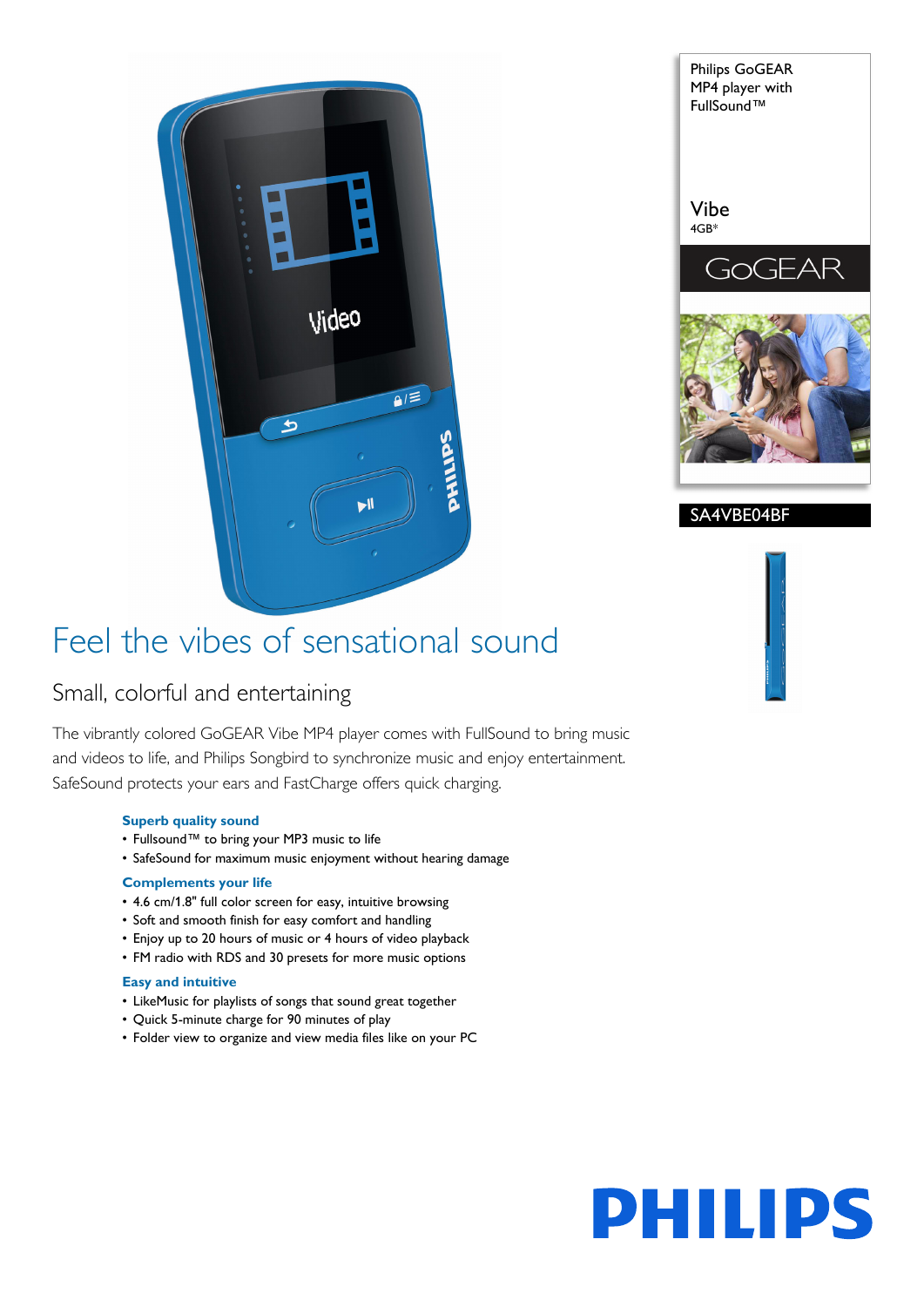

Philips' innovative FullSound technology faithfully restores sonic details to compressed MP3 music, dramatically enriching and enhancing it, so you can experience CD music without any distortion. Based on an audio post-processing algorithm, FullSound combines Philips' renowned expertise in music reproduction with the power of the latest generation Digital Signal Processor (DSP). The result is fuller bass with more depth and impact, boosted voice and instrument clarity, and rich detail. Rediscover your compressed MP3 music in true-to-life sound that will touch your soul and move your feet.

# **SafeSound**



Now you can enjoy your music freely and fully without worrying about the risk of hearing damage. Created by Philips, SafeSound consistently analyzes the sound level on your Philips GoGear MP3 player and alerts you if the volume and exposure could have possible impact on your long-term hearing. You can take action by adjusting the volume to a lower level or allow SafeSound to automatically regulate the volume for you – no need to fiddle with any settings. In addition, SafeSound provides daily and weekly overviews of your sound exposure so you can take better charge of your hearing health.

## **4.6 cm/1.8" full color screen**



A 4.6 cm/1.8" full color screen allows you to easily navigate the control menu and browse through the music files on your GoGEAR player.

### **Soft and smooth finish**

Soft and smooth finish for easy comfort and handling

### **20-hour music or 4-hour video**



Philips offers you boundless entertainment. Your GoGEAR MP4 video player comes with a compact built-in rechargeable battery for longlasting power. Enjoy up to 20 hours of music, or 4 hours of video playback on a single charge. Just plug the power cable in to recharge the player – it's that simple.

# **FM radio with RDS/ 30 presets**



FM radio with RDS and 30 presets for more music options.

#### **LikeMusic**



LikeMusic lets you experience more of the music that you like most – with just a click! No need to sort through your music library or wait for serendipity to strike. LikeMusic is a Philips patented algorithm that analyzes songs in your library to identify similar music characteristics. These characteristics help LikeMusic create smart playlists of songs that simply sound great together. Just click on a song that you like and hit the LikeMusic icon – a playlist will instantly appear. Give it a name and enjoy your new playlist – or rediscover songs – on your PC or your GoGear player.

# **Fast charging (90 mins)**



Sometimes, you just need your GoGEAR player to take you from home to office and back again or for a short run – but you forgot to charge it last night. Say goodbye to frustration and boring, silent journeys with Fast Charge. Philips' smart and convenient solution lets you plug your GoGEAR to your PC or USB charger for just 5 minutes and in return, you get a whopping 90 minutes of audio playback! Fast Charge works by relying on much higher current levels to give your lithium-ion battery the power it needs to tide you over in a jiffy … and keep the music going.